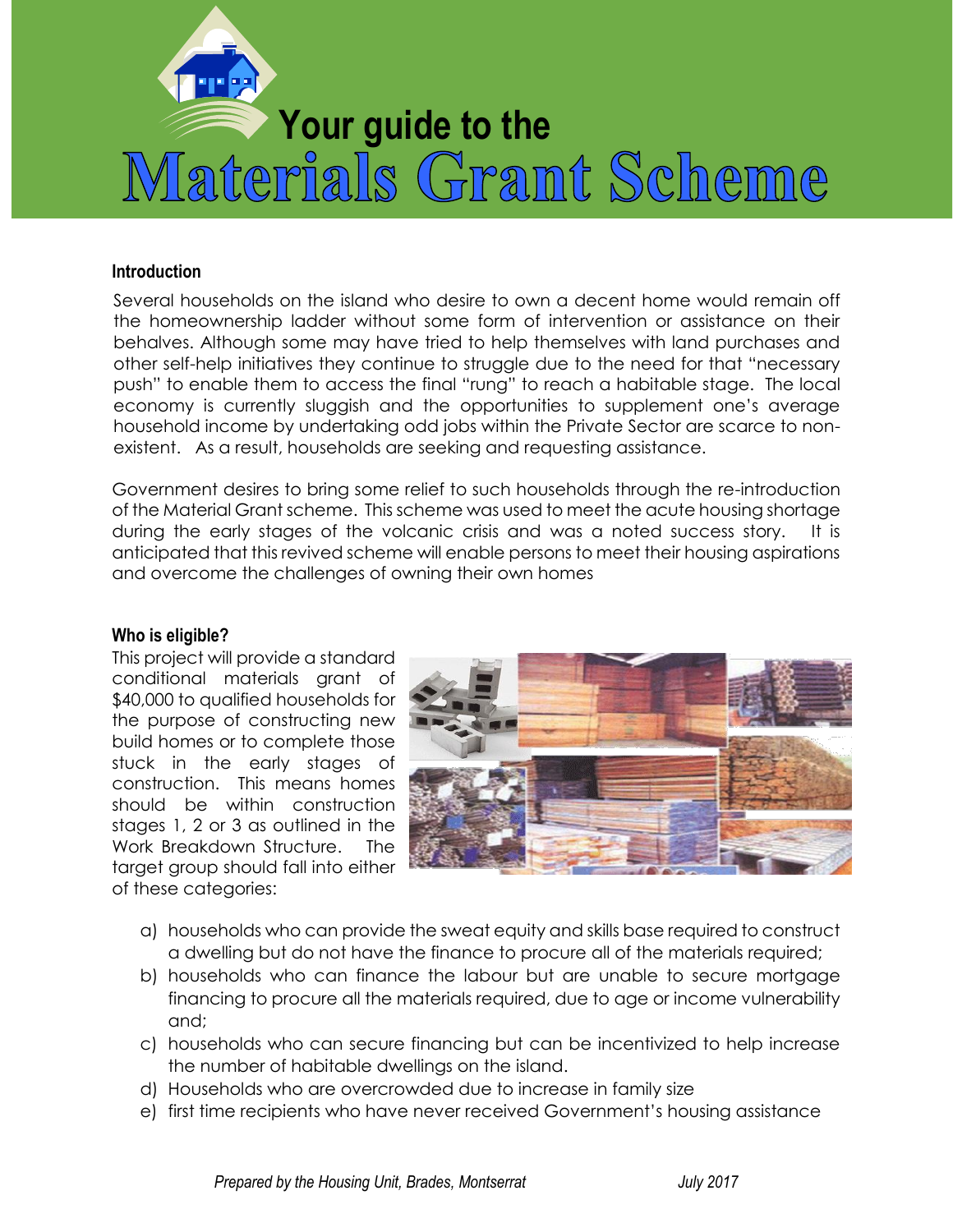The type of assistance offered under this scheme will be the provision of building materials equivalent to a sum not exceeding EC\$40,000. These materials must be used to construct or complete the said. dwelling. Disbursements will be made to the registered owners of the property. This incentive supplemented by the beneficiaries' personal or mortgage finances and sweat equity will enable them to construct and/or complete their dwellings to a habitable stage within 8 – 14 months.

### **How will funds be disbursed?**

Purchase Orders for materials up to a maximum of (EC\$40,000.00) Forty Thousand Dollars will be made available to qualifying households in three (3) tranches.

| Stage     | <b>Amount ECS</b> |
|-----------|-------------------|
| Tranche 1 | \$15,000.00       |
| Tranche 2 | \$15,000.00       |
| Trance 3  | \$10,000.00       |

The beneficiary is required to submit their request for materials to the Housing Unit. Following approval and acceptance of the offer, a verification check will be carried out by the Montserrat Land Development Authority's (MLDA) to verify the materials required. A local purchase order will then be issued by MLDA for the first drawdown. The Construction Supervisor will conduct regular site visits to confirm that the materials are being fully utilized on the said project. Access to the second and third drawdowns will the only after certification is received from the Construction Supervisor that the works are progressing the and the materials are fully utilized in completing the finishing works. This requirement ensures that the appropriate checks and balances are in place to protect and maximize the Government's investment

# **What is involved in the application process?**

Applications will only be considered if they are made on the approved form from the Housing Unit and completed in full with the following supporting documents:

- Proof of identity a copy of passport
- Proof of land/ property ownership Copy of land certificate
- Breakdown of works to be undertaken with cost estimates (inclusive of the and transportation costs) from a reputable contractor
- Plan/design drawings for the construction
- Planning permission for the intended structural works from the Physical Planning Unit (PPU)

The Housing Unit will verify the information presented in the application.

The Housing and Land Allocation Committee (HLAC) will assess, prioritize and make a recommendation to Cabinet for approval as per the approved criteria.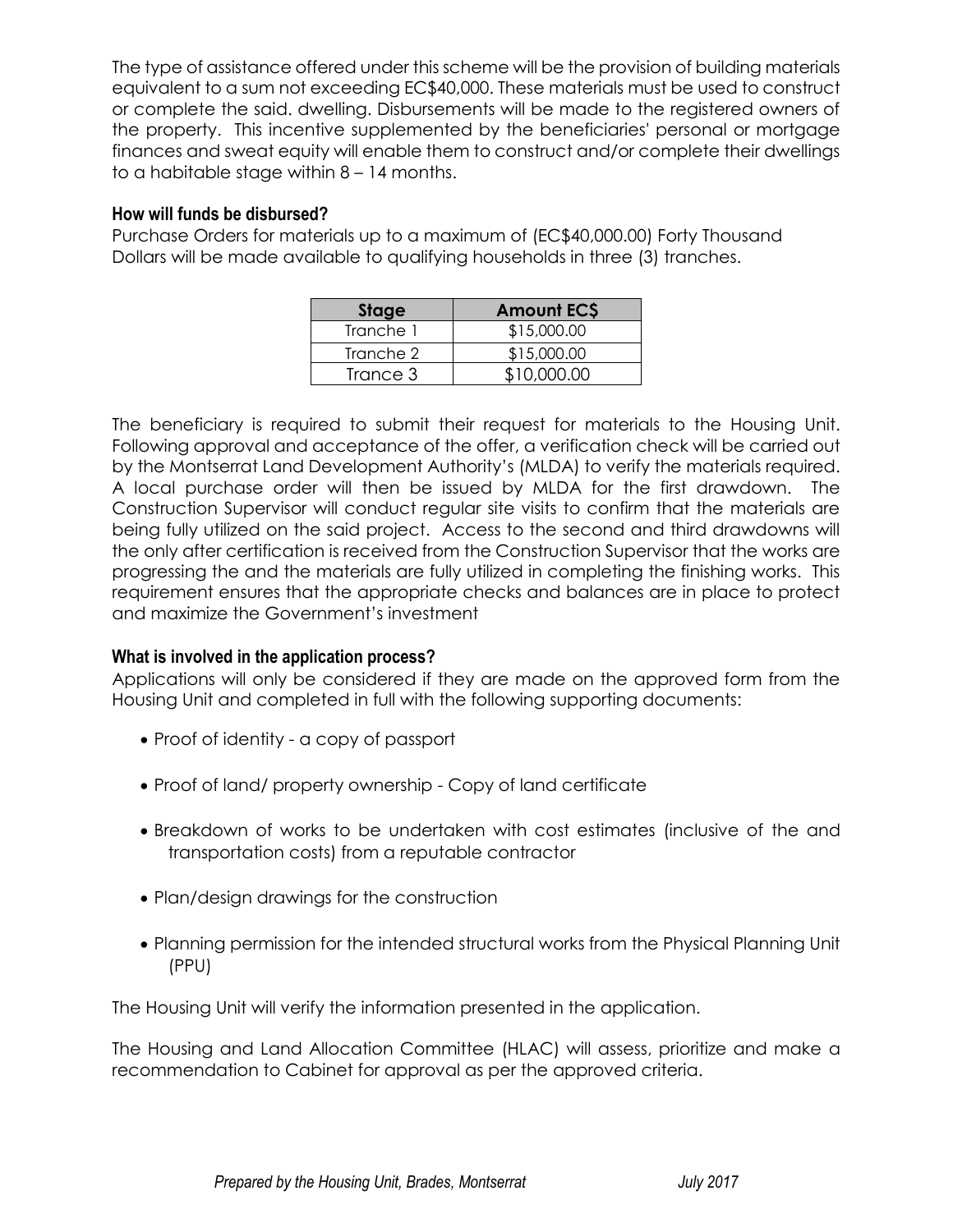### **What are the Key Terms and Conditions?**

Once the application has been approved for an award, beneficiaries are required to undertake the following

- execute an agreement to accept the grant of \$40,000;
- execute a charge to secure the Grantor's interest in the property for five (5) years
- commence works within one month of the first disbursement of the materials and shall carry out and complete the works in a good and workman-like manner
- Beneficiaries of this assistance must allow the Government's Construction Supervisor or any of the Government appointed agents full access to the site for verification and inspection purposes.
- Completed dwellings must meet the Government's *minimum standards* for decent homes: The property must have an indoor kitchen, toilet and bathroom facilities and be structurally sound.
- The **Applicant** is ultimately responsible for ensuring the quality of the completed works. Applicants are strongly advised to engage a professional agent e.g. an architect or surveyor Agency to act on their behalf/supervise the works
- In the event that the grantee shall fail to complete the construction of the dwelling house in accordance with the work programme the Grantee shall repay the Grantor forthwith
- Upon completion of the dwelling house to occupy the said dwelling house for a period of at least 5 years.